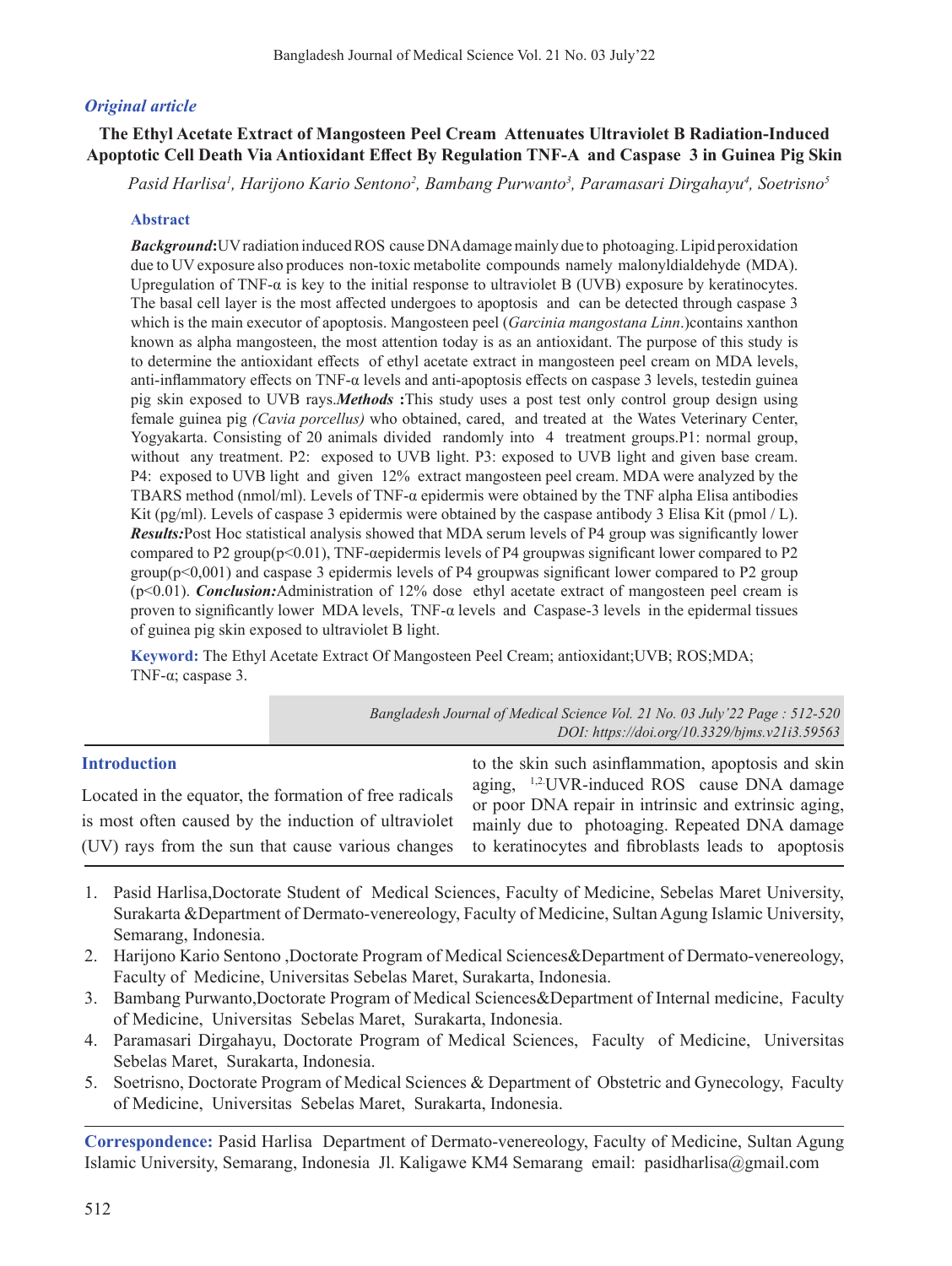or cell aging. Apoptosis is a protective factor against UVB damage to epidermal keratinocytes, which aims to eliminate pre cell malignant. Upregulation of TNF- $\alpha$  is key to the initial response to ultraviolet B (UVB) exposure by keratinocytes and becomes an important componentin the inflammatory cascade and apoptosis events in the skin. Keratinocyte epidermis primarily expresses TNFR1 (surfacereceptor TNF  $\alpha$ ) which is a death receptor in the apoptosis process. The TNF- $\alpha$  bond in TNFR1 will trigger a series of intra-cellular events that act on tanscripction factors including NF $\pi$ B and AP-1 and are responsible for gene induction of various biological processes including extrinsic pathwaysof apoptosis. The basal cell layer is most affected because it is the part that first undergoes apoptosis immediately after UV exposure and can be detected through caspase 3 which is the main executor of apoptosis $5.7$ The enzyme Caspase-3 is a member of the endoprotease family that regulates inflammatory signaling and apoptosis processes, coordinating and destroying cell structures such as DNA fragmentation or degradation of the cytoskeleton protein<sup>8</sup>.

Lipid peroxidation due to UV exposure also produces non-toxic metabolite compounds namely malonyldialdehyde (MDA) that can be detected in serum or blood<sup>9</sup>.

Mangosteen peel (*Garcinia mangostana Linn*.) contains xanthon known as alpha mangosteen has a lot of benefits. Its use that gets the most attention today is as an antioxidant<sup>10,11,12.</sup> Research proves that alpha mangosteen has the potential as an antioxidant through the mechanism of warding off free radicals and the scavenger's ability against the ONOO – group through nitration or electron donor $12.13$ . The purpose of this study is to determine the antioxidant effects of ethyl acetate extract in mangosteen fruit cream on MDA levels, anti-inflammatory effects on TNF- $\alpha$  levels and anti-apoptosis effects on caspase 3 levels, testedin guinea pig skin exposed to UVB rays.

# **Material and methods**

# *Materials And Chemicals*

Mangosteen fruit used in this study were obtained from Bogor botanical garden Indonesia. Alpha mangosteen with 98% purity were purchased from Sigma Aldrich (USA). DPPH was purchased from Sigma-Aldrich(USA), Quercetins were purchased from Sigma-Aldrich(USA). Dionex-UltiMate® 3000, spectrophotometer UV-Vis (Analytical Jena, specord 200). Ketamine 10% injection was obtained from Kepro B.V (Deventer, NL), TNFα and CASP3 Elisa kit were purchased from MyBioSource (San Diego, USA).

# *Animal Models And Research Procedure*

This study uses a post test only control group design using female guinea pig (Cavia porcellus) as experimental animal with inclusion criteria of aged 2-4 months, weight 250-600 grams. Guinea pigs were obtained, cared, and treated at the Wates Veterinary Center, Yogyakarta, consisting of 20 animals divided randomly into 4 treatment groups.

P1: normal group, without any treatment.

P2: induction group, exposed to UVB light

P3: negative control group, exposed to UVB light and given base cream.

P4: treatment group, exposed to UVB light and given 12% extract mangosteen peel cream

# *Animal Conditioning and Adaptation*

Animals were conditioned for seven days before treatment. All Guinea pigs are given standard feedings, water spinach and given aquadest for drinks during the adaptation period.

# *UVB exposure to animals*

To all groups except P1,after hair removal, the dorsal skin of the guinea pigs was exposed to  $65 \text{ mJ}$  / cm<sup>2</sup> UVB radiation with a source of Exo Terra Reptile UVB150-25 W Desert Terrarium Bulb that has been measured using UV meter to ensure its power, 3 times a week, so that the total UVB received for 4 weeks were 780 mJ / cm<sup>2 14.</sup> After 28 days of treatment, blood sampling for serum MDA examination and euthanasia were conducted to take a sample of guinea pig's back skin tissue for ELISA examination.

The treatment of experimental animals in this study has fulfilled the 3R principals in accordance with the provisions of the National Centre for the Replacement, Refinement and Reduction of Animal in Research (NC3Rs) and has received approval from the health research ethics committee of Universitas Sebelas Maret Surakarta Number 011/UN27.06/ KEPK/EC/2020.

# *Mangosteen peel extract cream*

Mangosteen fruits were obtained from mangosteen plantations in Bogor area. Extraction of mangosteen peel (*Garcinia mangostana L.* ) was conducted at the pharmacognosy laboratory pharmaceutical biology department of the Faculty of Pharmacy, Gajah Mada Yogjakarta University. Ethyl acetate extract of mangosteen peel (*Garcinia mangostana L*.) is obtained by extraction of maceration with ethyl acetate solvent protocol 15.

The α-mangosteen contains of the ethyl acetate extract of mangosteen peel determined used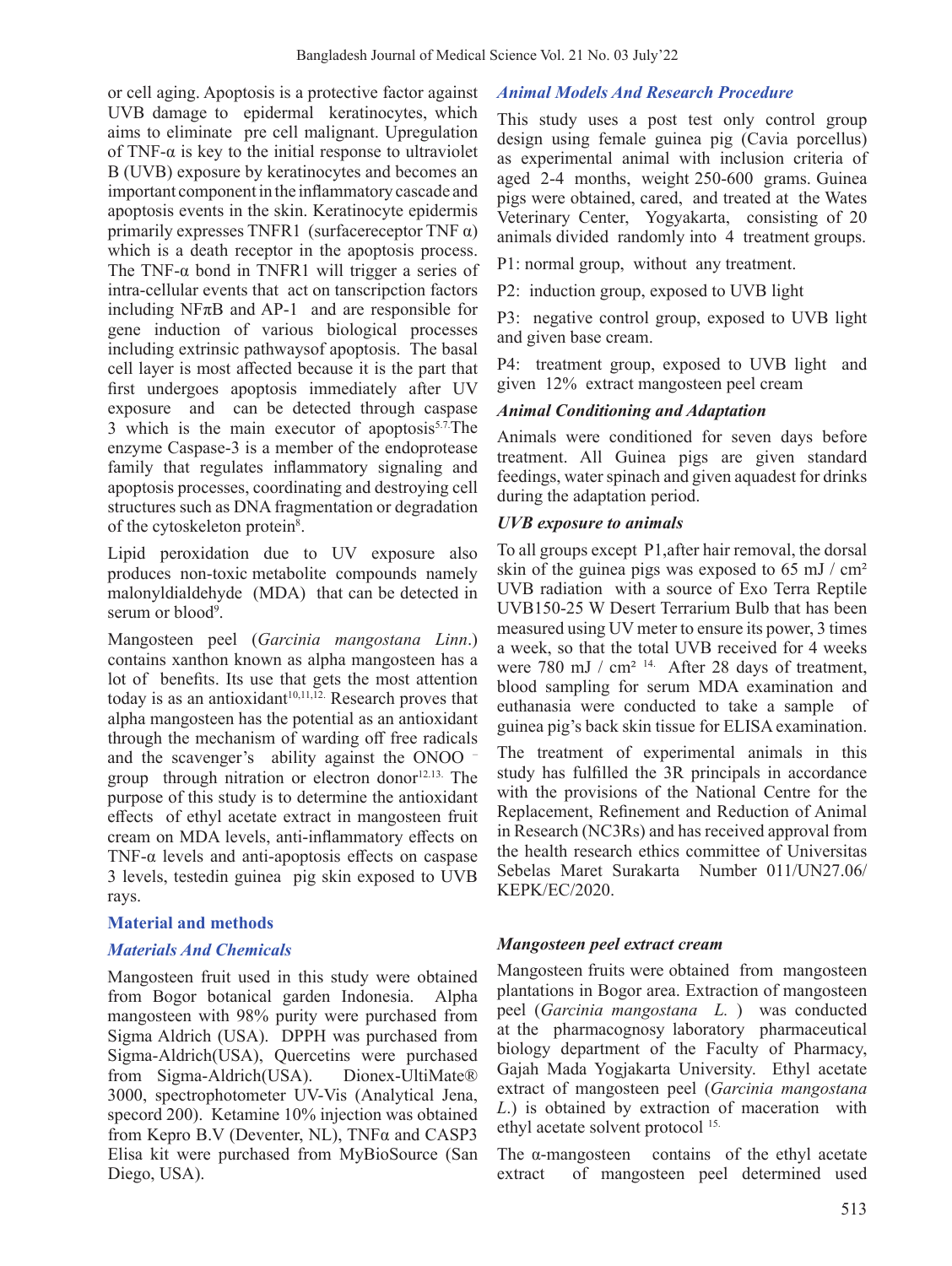α-mangosteen standard quality High Performance Thin Layer Chromatography /HPTLC α-mangosteen method and antioxidant activity with the DPPH method<sup>16,17</sup>. Antioxidant capacity wasdetermined using quercetin as a gold standard.

Formulation of mangosteen peel extract cream is made in accordance with the modification of formulation cream in the preliminary study with a 12% dose of mangosteen peel extract 18,19.

Table 1. Formulation of mangosteen peel extract Cream

| <b>Material</b>       | (%)   |
|-----------------------|-------|
| Extract               | 11,94 |
| Karbopol              | 1,19  |
| Cetyl Alcohol         | 2.19  |
| Stearic acid          | 3.8   |
| Isopropyl Miristat    | 7,96  |
| Glyceril monostearate | 2.39  |
| Propylene Glycol      | 7.96  |
| <b>TEA</b>            | 3.18  |
| Metyl Paraben         | 0.12  |
| Propyl Paraben        | 0,04  |
| Water                 | 57,76 |
| Span                  | 0.80  |
| Tween 80              | 0.48  |

# *Determination of alpha mangosteen invitro levels*

Mangosteen 0.3973mg/ml

Table 2. absorbance gold standard percentage of alpha mangosteen

| No.           | Volume of<br>administration<br>$(\mu L)$ | <b>Mangosteen</b><br>Weight $(\mu g)$ | Final<br>Concentration<br>$(\mu g/mL)$ | Abs      |
|---------------|------------------------------------------|---------------------------------------|----------------------------------------|----------|
|               | 4                                        | 1.5892                                | 1.5892                                 | 13590.18 |
| $\mathcal{D}$ | 6                                        | 2.3838                                | 2.3838                                 | 19904.22 |
| ς             | 8                                        | 3.1784                                | 3.1784                                 | 23832.17 |
| 4             | 10                                       | 3.9730                                | 3.9730                                 | 27470.25 |



Figure 1. Calibration curve of α-mangosteen with ranged concentration (1,5-4 μg/ml)

Table 4. Inhibition Concentration from Quercetin Gold Standard Percentage

| <b>Ouercetin</b><br>(ppm) | Abs   |       | Inhibition $(\% )$ | $IC_{50}$ |
|---------------------------|-------|-------|--------------------|-----------|
| 3                         | 0.300 | 0.287 | 28.741             |           |
| 5                         | 0.233 | 0.447 | 44.656             |           |
| 7                         | 0.169 | 0.599 | 59.857             | 5,827     |
| 9                         | 0.119 | 0.717 | 71.734             |           |



Figure 2. Antioxidant power VS gold standard of Quercetin levels curve

Table3. Percentage of α-mangosteen content in mangosteen peel extract

| No. | Sp        | Weight<br>$(\mu g)$ | Vol. $(\mu L)$ | Vol.<br><b>Test</b><br>$(\mu L)$ | Fp   | Abs      | Power<br>Level<br>$(\mu g/mL)$ | Level % | Average $(\% )$ |
|-----|-----------|---------------------|----------------|----------------------------------|------|----------|--------------------------------|---------|-----------------|
|     | Extract 1 | 10060               | 10000          | 2                                | 5000 | 16513.93 | 1.9641                         | 97.6202 |                 |
| 2   | Extract 2 | 10020               | 10000          | 2                                | 5000 | 15349.56 | 1.7611                         | 87.8782 | 88.62           |
| 3   | Extract 3 | 10210               | 10000          | 2                                | 5000 | 14660.13 | 1.6409                         | 80.3554 |                 |

# *Determination of invitro antioxidant capacity*

Gold Standard of Quercetin 10.32mg/1000ml (10ppm) Control : 0.421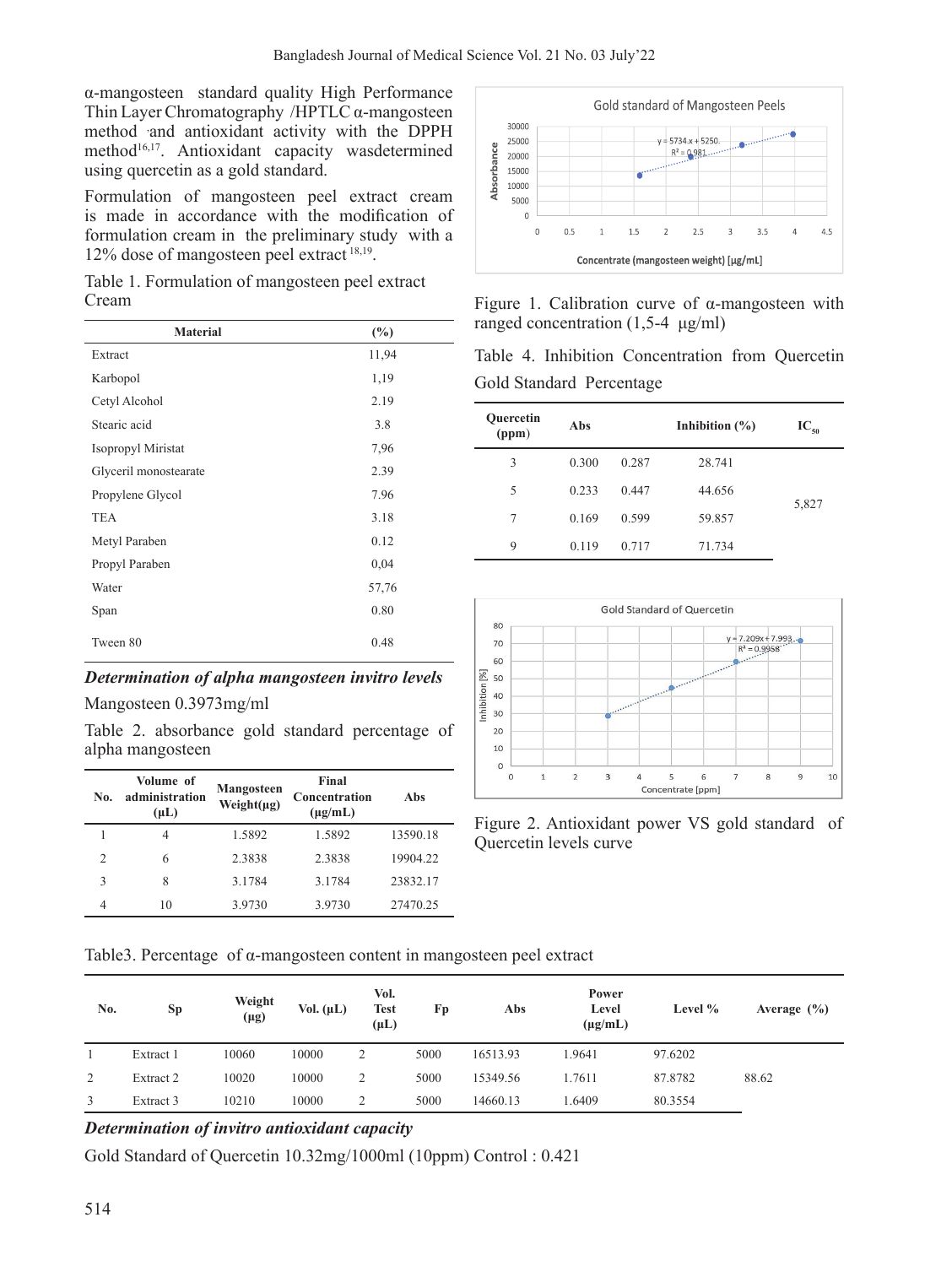Sample of Mangosteen Peel Extract 10.02mg/100ml (100ppm)

Control : 0.421

Table 5. Percentage of inhibition and  $IC_{50}$  from ethyl acetate of mangosteen peel extract

| Sample<br>(ppm) | Abs   | Inhibition $(\% )$ |        | $IC_{50}$ |
|-----------------|-------|--------------------|--------|-----------|
| 40              | 0.329 | 0.219              | 21.853 |           |
| 50              | 0.306 | 0.273              | 27.316 |           |
| 60              | 0.285 | 0.323              | 32.304 |           |
| 70              | 0.248 | 0.411              | 41.093 | 78.69405  |
| 80              | 0.194 | 0.539              | 53.919 |           |
| 90              | 0.176 | 0.582              | 58.195 |           |
| 100             | 0.137 | 0.675              | 67.458 |           |



Figure 3. Antioxidant Power VS Ethyl Acetate Extract of Mangosteen Peel Levels Curve

# **Malondialdehyde (MDA)**

As a result of the interaction between free radicals with lipid components of cell membranes, their levels can be used to measure ROS activities. Analyzed from blood serum performed through the retro-orbital plexus Guinea pig (*Cavia porcellus*) by the TBARS method (nmol/ml).

# **TNF-α epidermis**

Cytokines appear when an inflammatory reaction occurs. Levels of TNF-α epidermis were obtained by examination from guinea pig's back skin tissue (*Cavia porcellus* ) with the TNF alpha Elisa antibodies Kit (pg/ml).

# **Caspase 3 epidermis**

It is the endoprotease that regulates the process of inflammatory signaling and execution in apoptosis events. Levels of caspase 3 epidermis were obtained by examination of samples from guinea pig's back skin tissue (*Cavia porcellus* ) with the caspase antibody 3 Elisa Kit (pmol / L).

**Ethical clearance**: This study was approved by ethics committee of Universitas Sebelas Maret,

Surakarta, Indonesia.

# **Results**

In vitro, the ethyl acetate extract of mangosteen peel used has α-mangosteen level of 88.62% (HPLC method) and obstruct scavenger radical activity belongs to the strong category (IC<sub>50</sub> 78.69405 μg/ mL).

All parameters in the P2 group induced with UVB show a significant increase in levels (table 6).

Table 6. On average, minimum and maximum levels of MDA,TNF-α,and caspase-3 and different tests across the group.

| Group         | <b>P1</b>        | <b>P2</b>      | <b>P3</b>         | <b>P4</b>        | p-value     |
|---------------|------------------|----------------|-------------------|------------------|-------------|
| Mean          |                  |                |                   |                  |             |
| <b>MDA</b>    | 2,269±0.26       | 3,697±0.32     | $2,287\pm0.37$    | $1,664 \pm 0.37$ | $0.003*$    |
| Min.          | 2,058            | 3,191          | 1,724             | 1,324            |             |
| Max.          | 2,557            | 4,019          | 2,715             | 2,219            |             |
| TNF- $\alpha$ | $8,831 \pm 0.85$ | 19,770±2.89    | $12,055 \pm 1.16$ | $5,592 \pm 0.74$ | $0,000^{+}$ |
| Min.          | 7,973            | 15,883         | 10,958            | 4,476            |             |
| Max.          | 9,933            | 23,419         | 3,979             | 6,473            |             |
| Caspase-3     | $0,106 \pm 0.04$ | $2,512\pm0.50$ | $0,526 \pm 0.06$  | $0.070 \pm 0.01$ | $0.001*$    |
| Min.          | 0,072            | 2,085          | 0,474             | 0,063            |             |
| Max.          | 0,167            | 3,087          | 0,626             | 0,089            |             |

+ anova test \*test kruskal wallis

# **Effect of Ethyl Acetate Extract Mangosteen (Garcinia mangostana L) Peel Cream on MDA levels**

Kruskal Wallis test was conducted to assess whether or not there was any difference because shapiro wilk's test were abnormally distributed  $(p<0.05)$ . The result of the difference on MDA levels can be seen in table 6, where the P4 group has the lowest MDA level, which is  $1,664 \pm 0.37$  nmol / mL and the highest is induction group P2, which is  $3,697\pm$ 0.32 nmol / mL. The statistical test results get a value of  $p = 0.003$  ( $p < 0.01$ ) which means there is a significant difference on MDA levels between different treatment groups.

# **Effect of ethyl acetate Extract mangosteen (Garcinia mangostana L) Peel Cream Against TNF-α**

The results of the Anova Test to assess the difference in TNF- $\alpha$  levels can be seen in table 6, where the lowest is in the P4 group, which is  $5,592 \pm 0.74$  pg / dL; while the highest is the induction P2 group, which is  $19,770 \pm 2.89$  pg / dL. The results of Anova statistical tests indicated that there are significant differences in TNF-α levels between various treatment groups.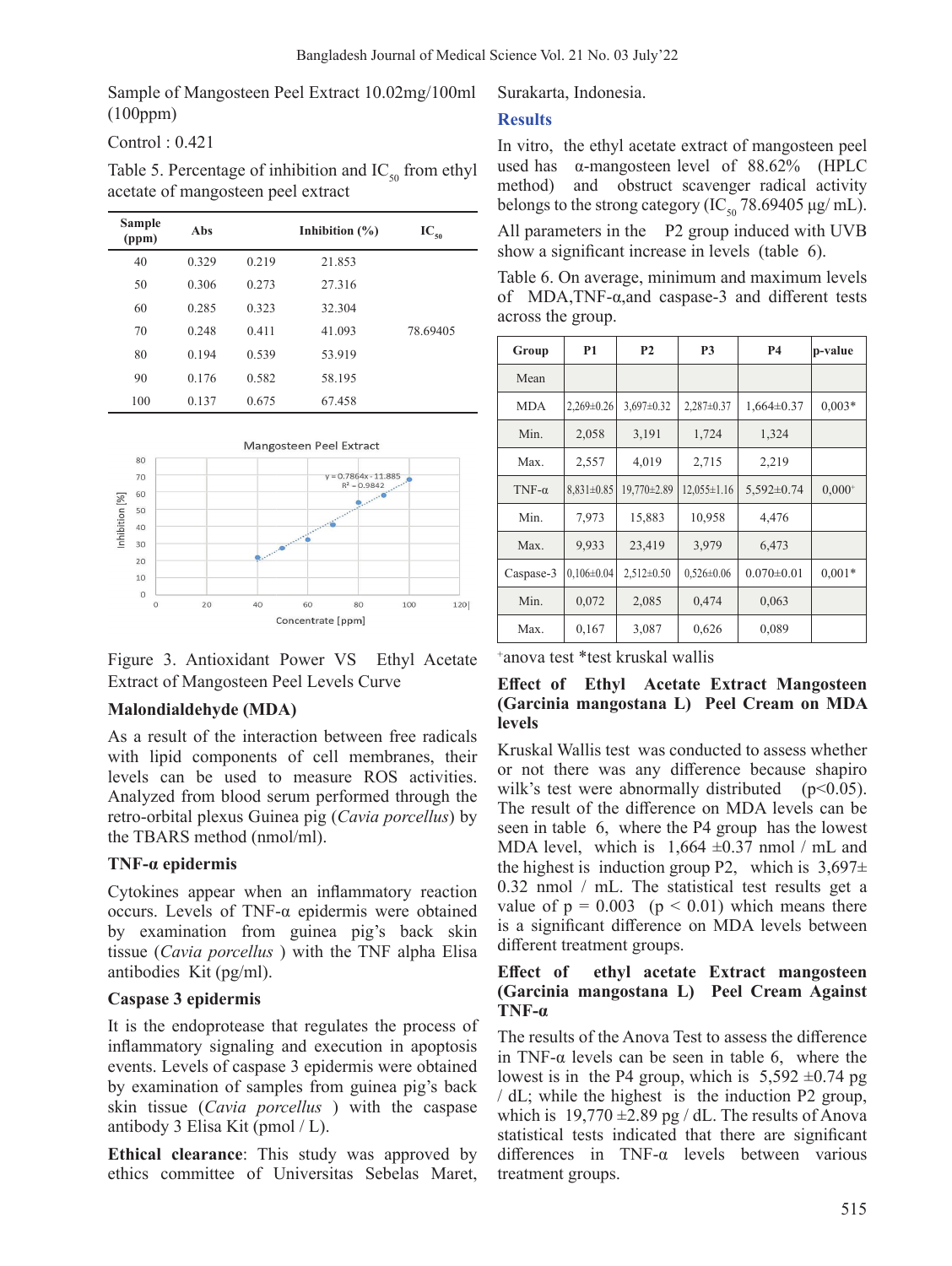Post Hoc Mann Whitney Test results:



Figure 4. MDA levels - Mann Whitney test  $*_{p<0.05}$  $*$  $p<0.01$ 

Post Hoc LSD test results:



#p<0.01

##p<0,001

### **Effect of Ethyl acetate extract of mangosteen (Garcinia mangostana L) peel Cream On Caspase levels 3**

The result of the difference in caspase 3 levels can be seen in table 4, where the lowest is in group P4, which is  $0.070\pm0.01$  pmol / L, the highest is induction P2 group, which is  $2,512\pm0.50$  pmol / L. The statistical test results obtained p values of  $= 0.001$  (p  $< 0.01$ ) which means that there is a significant difference in caspase 3 levels between various treatment groups.

Post Hoc Mann Whitney test results:



Figure 6. Caspase-3 levels - Mann Whitney's test  $*_{p<0.05}$ 

\*\*p< $0.01$ 

# **Discussion**

# **The Administration of of ethyl acetate extract of mangosteen peel cream lowers blood MDA levels**

The results of this study indicated that the induction of UVB light with a total of 780 mJ / cm on the back skin of guinea pigs (P2) can cause a significant increase in malon dialdehyde (MDA) levels compared to the normal group of P1. It was shown that the dose of uvb exposure used could induce the occurrence of oxidative stress. Malon dealdehyde is a marker that is often used to assess the occurrence of oxidative stress. MDA is the primary product of high lipid peroxidation MDA levels are markers of tissue damage caused by to free radicals<sup>20.21.</sup>

High MDA levels occur because UVB can trigger the formation of ROS through the role of the enzyme catalase and in the regulation of increased synthesis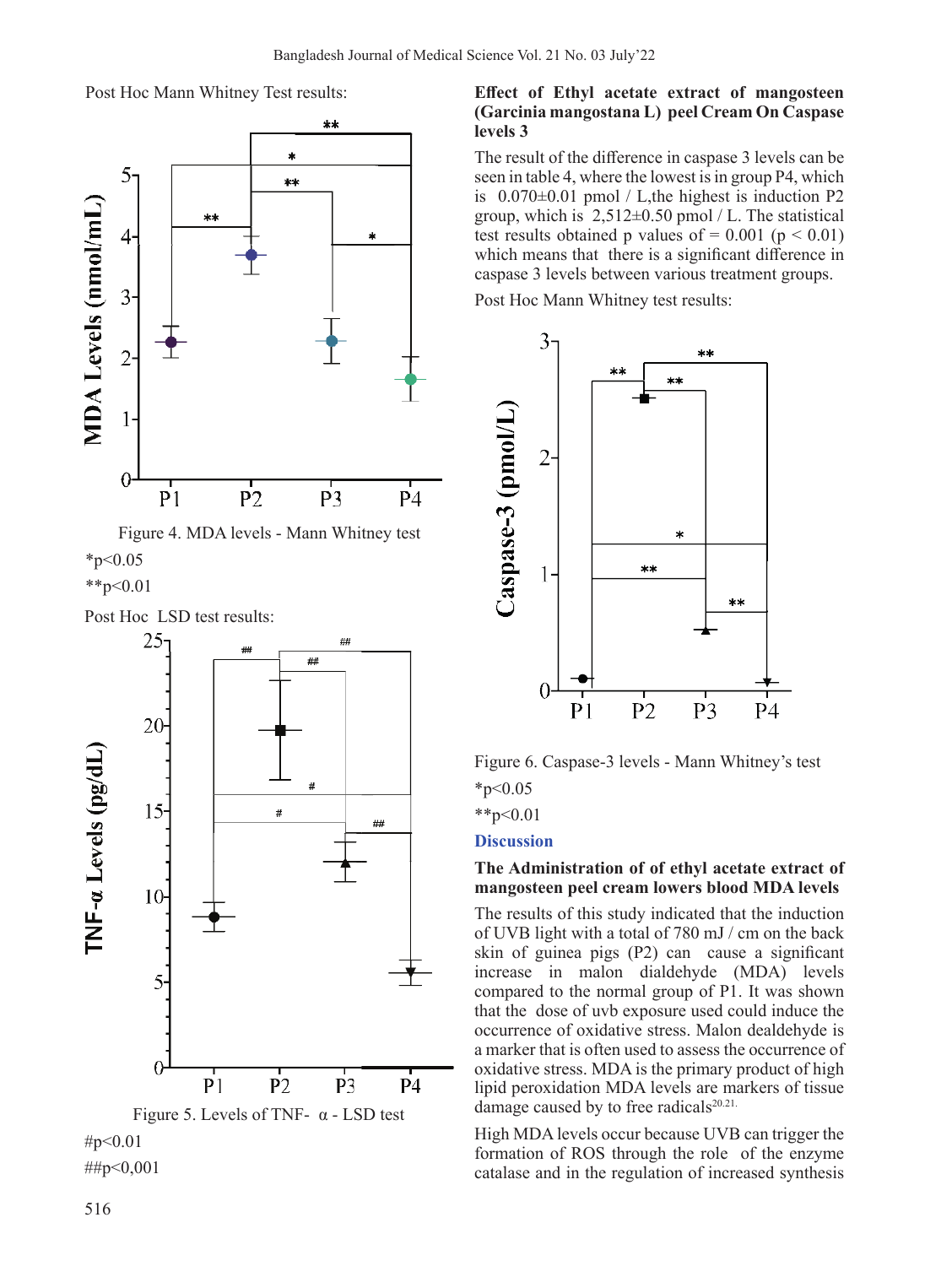of nitric oxide synthase (NOS) in keratinocytes. The enzyme catalase is known to degrade hydrogen peroxidation through a reaction of  $2H2O<sub>2</sub> \rightarrow 2H<sub>2</sub>O$ +O2 through the activity of the catalysis process. UV also decreases protein kinase C expression so that ROS production increases <sup>22</sup>. Increased productionof Reactive Oxygen Species (ROS) in the skin because of UV causes oxidative stress in the body that has a target of damage to all types of biomolecules such as proteins, lipids, and  $DNA<sup>23</sup>$ . This is in line with previous research showing that UVB exposure in animal skin attempts to induce the occurrence of oxidative stress characterized by a meaningful increase in blood MDA level 24,25. Fig. 4 showed the comparison of MDA content in guinea pig serum after administering a dose of 12% etyl acetat extract of mangosteen peel cream (P4) , it shows that the MDA content was generally decreased compared to induction P2 group . These data suggest that the administration of the dose 12% etyl acetat extract of mangosteen peel cream results in an effective change in inhibition of the lipid peroxidation in guinea pig. The reduced MDA levels due to its ability as an antioxidant correspond to the results in table 5, where the potential of radical scavenger of ethyl acetate extract mangosteen peel used 78.69405, 77 indicates a strong category<sup>26</sup>. Previous research proved, the administration of ethanol extract mangosteen in solution form can reduce MDA levels significantly in white male rats (*Rattus norvegicus*) wistar strain induced with e-cigarette smoke<sup>27.</sup> Other studies also obtained results in the form of a significant reduction in MDA levels in wistar rats who consumed ethanol after being given ethanol extract of mangosteen peel<sup>28.</sup>

### **The administration of ethyl acetate extract of mangosteen peel cream lowers TNF-α**

Elevated levels of TNF-α are an early response to epidermal keratinocytes due to UVB exposure and are an important component in the inflammatory cascade of the skin  $29$ . The results of this study showed that the total dose of UVB light for 4 weeks of 780 mJ / cm in the induction group (P2) resulted in a significant increase in TNF- $\alpha$  levels compared to the normal P1 group.

Inflammatory responses due to UVB exposure include increased pro-inflammatory cytokines, tumor necrosis factor-α (TNF-α), interleukin-1β (IL-1β), IL-8 and IL-6, all of which lead to an increased risk of skin damage. Tumor necrosis factor-α (TNF-α) plays an important role in photo damage and photoaging events. UV radiation induces and activates the transcription factors AP-1 and NF-kB. The activation of NF-ĸβ can be triggered by TNF- $\alpha$  and IL-1β as well as increase

reactive oxygen species (ROS)<sup>31,32</sup>. The secretion of TNF-α from keratinocytes causes the expression of adhesion molecules that result in inflammatory cells arriving and secreting the enzymes elastase and collagenase,resulting in damage and aging of the skin. It also results in apoptosis, lymphocyte activation, and skin hyperproliferation disorders<sup>32.</sup>

Research on the effects of UVB on TNF- $\alpha$  tissues on the back skin of mice conducted by A-Rang Im et.al , indicated that there was an increase in the expression of TNF-α mRNA after exposure to UVB light determined using reverse transcription-quantitative PCR30. Several studies in vitro of UVB's effect on TNF- $\alpha$  levels also provided corresponding results where there was an increase in  $TNF-\alpha$  levels after UVB exposure doses of 128 J/cm<sup>2</sup> in human skin keratinocyte cell cultures as measured by elisa method<sup>33</sup>. Likewise, there was a significant increase in TNF-α levels in human epidermal keratinocyte cultures (HEKa cells) after uvb exposure dose h 200  $mJ/cm<sup>2</sup>$  for 10 minutes<sup>34.</sup>

Fig. 5 showed the comparison of TNF- $\alpha$  levels of guinea pigs' epidermal tissue after the administration of the 12% dose ethyl acetate extract of mangosteen peel cream (P4), it shows that the TNF- $\alpha$  level was generally decreased compared to induction group P2. These data suggest that the administration of the 12% dose ethyl acetate extract of mangosteen peel cream results as effective changes in inhibition, excretion , mediator, pro inflammation TNF- $\alpha$  on guinea pigs' epidermal tissue. These results are in line with the role of α-mangosteen on the skin of the mangosteen fruit which can inhibit the pro-inflammatory mediators IL-8 and TNF- $\alpha^{35}$ .Table 3. indicated the alpha mangosteen (α-mangosteen) contains in extract mangosteen peel are 88.62%. Alpha mangosteen  $((\alpha$ -mangosteen) are the polyphenol compounds of the phenolic group mangosteen peel extract that have 3 phenol rings with one or more hydroxyl subituents so as to prevent oxidative stress by capturing free radicals in ROS formed due to UV exposure at the beginning of the above sequence of events, so that the secretion of TNF-α can be suppressed<sup>36.</sup> Research shows the α-mangosteen contains in the skin of mangosteen fruit can suppress the expression of inflammatory mediators TNF-α and IL-6 induced with lipopolysaccharides<sup>37</sup> Barriers to activation of MAPK, NF-κB, AP-1 and reduced expression of cytokine genes were also observed in other studies using α-mangosteen therapy<sup>38</sup>.

Study in mice pre-eclampsia model treated with mangosteen peel extract per sonde, obtained the result of a significant decrease in TNF-α expression on the examination of IHC <sup>39.</sup> Other research also found reduced inflammation in human macrophages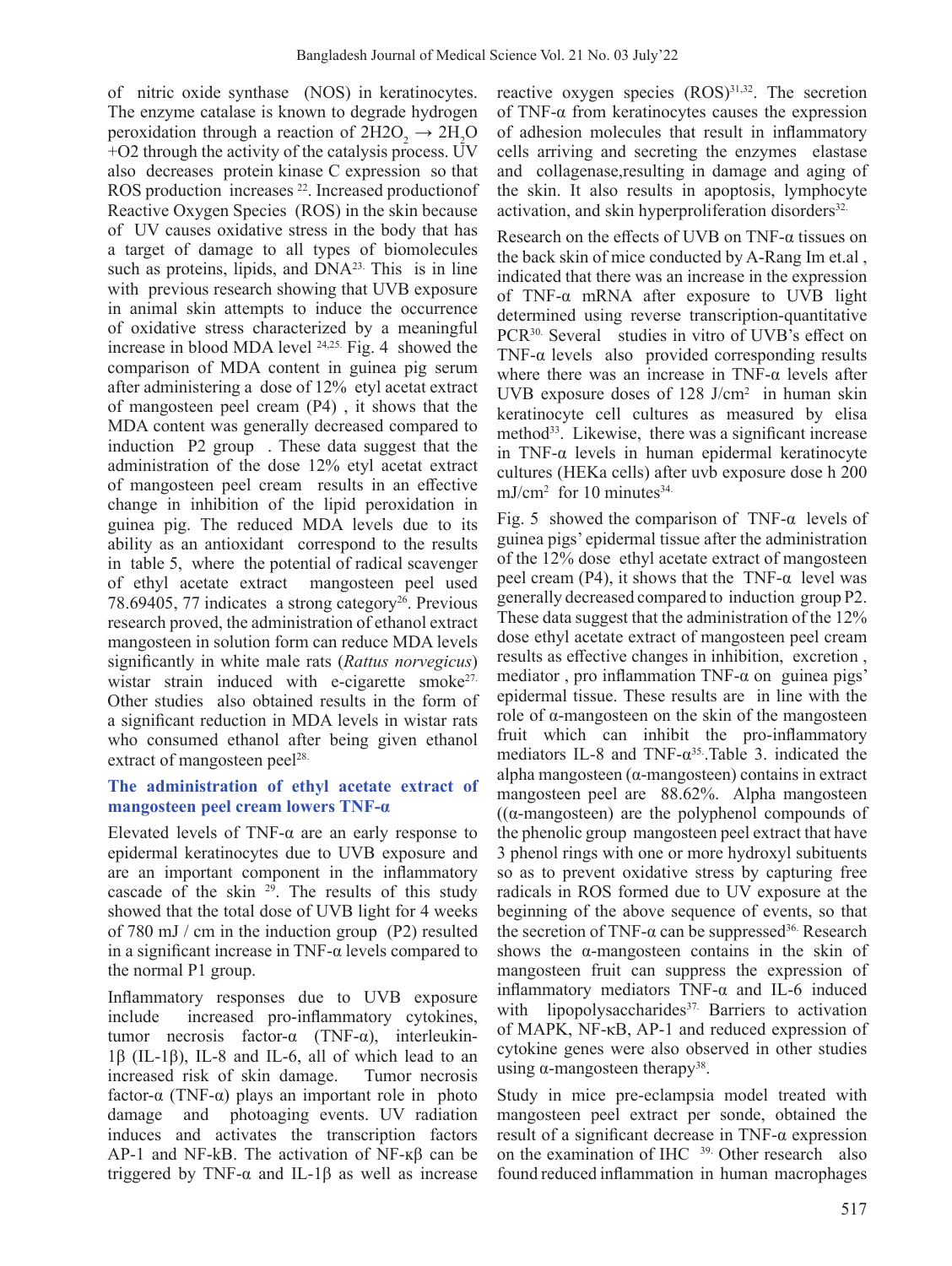exposed to macrophage-conditioned media because theability of mangosteen peel extract inhibits the activation of MAPK and NF-κB which further leads to reduced levels of TNF- $\alpha^{40}$ .

# **The administration of of ethyl acetate extract of mangosteen peel cream lowers caspase levels 3**

Exposure to UV light on epidermal keratinocytes can cause apoptosis. Caspase-3 is known as the executor of apoptosis and is often used to observe the apoptosis process in cells due to its role in DNA fragmentation<sup>5</sup>. The results of this study showed that the total dose of UVB light for 4 weeks of 780 mJ / cm resulted in a significant increase in caspase-3 levels (P2) compared to the P1 group. This is according to previous studies where UVB exposure led to the formation of activated caspase 3 seen on the examination of Western blots<sup>41.</sup> Other studies also found caspase-3 expression in the epidermis tissue of the skin of the backs of mice that increased significantly post-UVB exposure with a dose of erythema for at least  $30$  minutes<sup>42.</sup> An increase in Caspase3 mRNA also occurred after exposure to UVB radiation in Sprague Dawley Rats<sup>43.</sup>

Fig. 6 presented caspase 3 levels in the P4 group decreased significantly compared to the induction P2 group after the administration of the 12% dose ethyl acetate extract of mangosteen peel cream, showing anti-apoptosis effects. A potential mechanism that can explain this phenomenon is the presence of phenolic group polyphenol compounds (α-mangosteen) mangosteen peel extract has 3 phenol rings with one or more hydroxyl subtituents that can inhibit the work of caspase-3 through anti-inflammatory and antioxidant properties possessed by capturing free radicals in ROS formed due to exposure to UV rays<sup>36.</sup> Evidence suggests that oxidative stress can induce mitochondrial dysfunction which further triggers apoptosis resulting from the release of cytochrome c. Cytochrome c interacts with the apaf-1 and caspase 9 factors and further activates the apoptosis-related caspase. In particular caspase 3 causes DNA fragmentation and apoptosis44. The DNA fragmentation is a transient characteristic of the dying cell, will stain by Terminal dUTP nick-end labeling (TUNEL) allows researchers to identify DNA fragmentation at the single-cell level45. Some inflammatory mediators are involved in the activation of apoptosis pathways such as TNF-α, Fas ligand and MMP-96,46,47.

The previous studies about protective effect of mangosteen peel extract against oxidative stress of SK-N-SH cell cultures induced with hydrogen peroxide (H2O2) and polychlorinated biphenyls (PCBs) proved the visible cytoprotective effects of cell viability and reduced ROS levels and reduced caspase-3activity48. Recent research has found that

mangosteen pericarp water extract (MPW) can inhibit neurotoxicity and ROS production in mouse cortical cell primary cultures triggered by  $A\beta(25-$ 35) or excitatory amino acids. MPW also inhibits the activation of caspase 3 and DNA fragmentation in cells treated with Aβ(25–35)-or N-methyl-Daspartate demonstrating its anti-apoptosis ability<sup>44</sup>.

# **Recommendation**

It is the first in vivo study of topical applications of mangosteen peel extract, which demonstrated its beneficial effects against UVB irradiation. Mangosteen peel extract creampossesses antioxidant, antiinflammatory and antiapoptotic effects which protect against acute UVB exposure.

Further studies needs to be undertaken to determine the number of cells undergoing apoptosis using various examinations against proinflammatory cytokines and growth factors involved in photoaging processes such as factors activation protein-1 (AP-1) and nuclear factor-B (NF-kB) especially in long-term UVB exposures, as well as determining the number of cells undergoing apoptosis using TUNEL assay.

# **Conclusion**

Administration of 12% dose ethyl acetate extract of mangosteen peel cream is proven to significantly lower MDA levels, TNF-α levels and Caspase-3 levels in the epidermal tissues of guinea pig skin exposed to ultraviolet B light.

# **Acknowledgment**

The author greatly appreciates to The Dean of Faculty of Medicine and The Rector of Sultan Agung Islamic University, The Dean of Faculty of Medicine and The Rector of Universitas Sebelas Maret for the support during the study, Dono Indarto as a biomedical expertise who assisted in carrying out this study. The research was supported and funded by the Sultan Agung Islamic University Semarang and Sebelas Maret Surakarta University, Indonesia.

# **Conflict of interest**

All authors declare that they do not have any conflict of interest in the present study.

# **Contribution of Authors:**

Data gathering and idea owner of this study : Pasid Harlisa, Harijono Kario Sentono

Study design : Pasid Harlisa, Bambang Purwanto, Paramasari Dirgahayu

Data gathering : Dono Indarto

Writing and submission of manuscript : Pasid Harlisa, Putri R Ayuningtyas

Editing and approval of final draft : Paramasari Dirgahayu, Soetrisno, Brian Wasita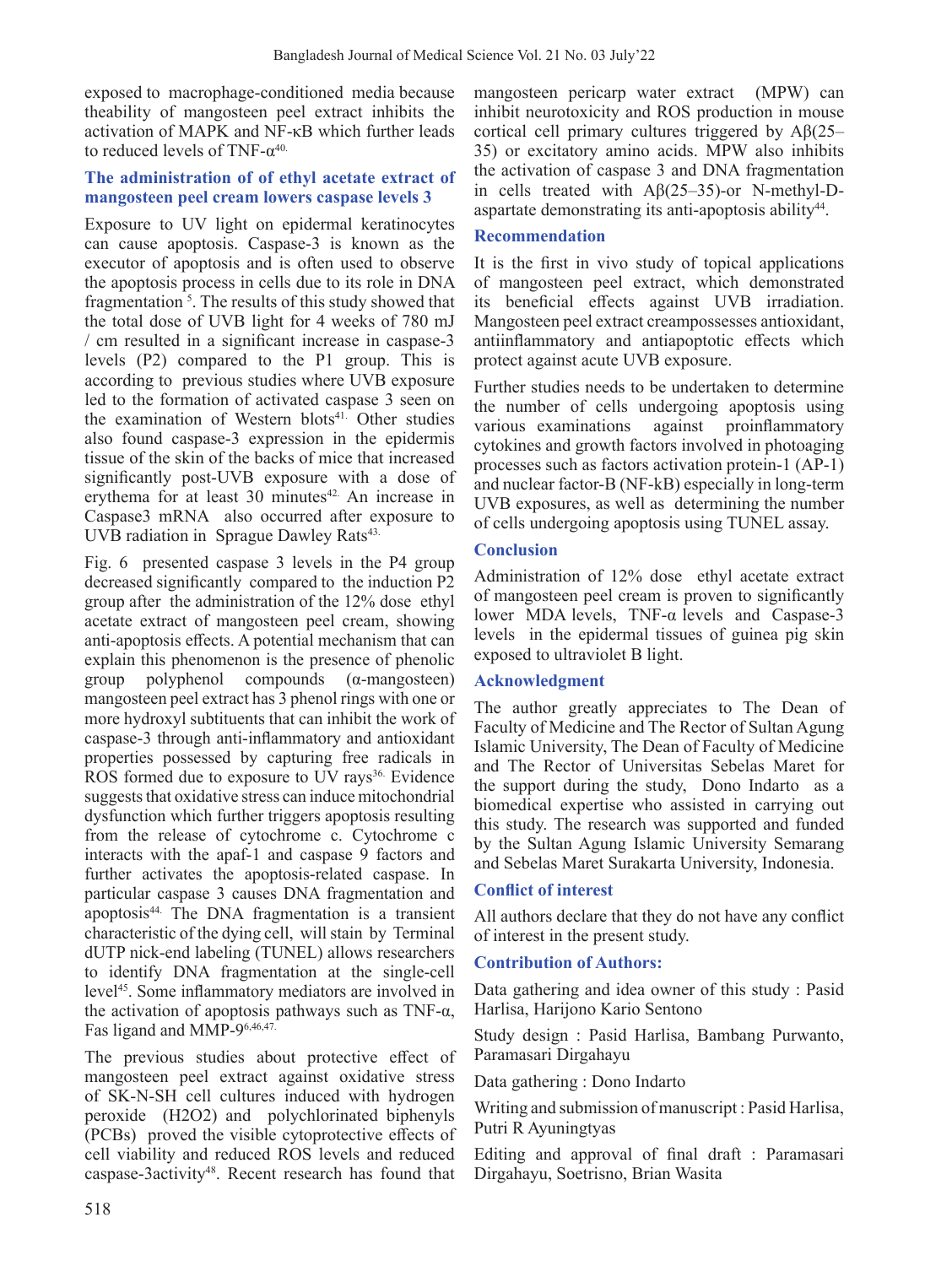#### **References**

- 1. Wahyuningsih KA. Astaxanthin has a protective effect against photoaging. *J Med* 2011;**10**(3):149-60.
- 2. Piao MJ, Kim KC, Zheng J, Yao CW, Cha JW, Boo SJ, et al. The ethyl acetate fraction of Sargassum muticum attenuates ultraviolet B radiation-induced apoptotic cell death via regulation of MAPK- and caspase-dependent signaling pathways in human HaCaT keratinocytes. *Pharm Biol* 2014;**52**(9):1110-8. https://doi.org/10.3109/13880209.2013.879186
- 3. Yin R, Chen Q, Hamblin MR. Skin aging and photoaging. *Ski Photoaging* 2015; https://doi.org/10.1088/978-1-6270-5455-3
- 4. Ahmadi Ashtiani HR, Zakizadeh S, Khanahmadi M, Nilforoushzadeh MA, Zare S. Apoptosis in Hair and Skin: A Review. *J Ski Stem Cell*2019;**5**(4). https://doi.org/10.5812/jssc.86099
- 5. McIlwain DR, Berger T, Mak TW. Caspase functions in cell death and disease. *Cold Spring Harb Perspect Biol*. 2013;**5**(4):1-28. https://doi.org/10.1101/cshperspect.a008656
- 6. Lee C, Wu S, Hong C, Yu H, Wei Y. Molecular Mechanisms of UV-Induced Apoptosis and Its Effects on Skin Residential Cells : The Implication in UV-Based Phototherapy. *Int JMol Sci* 2013;**14**:6414-35. https://doi.org/10.3390/ijms14036414
- 7. Favaloro B, Allocati N, Graziano V, Di Ilio C, De Laurenzi V. Role of apoptosis in disease. *Aging (Albany NY)* 2012;**4**(5):330-49. https://doi.org/10.18632/aging.100459
- 8. Puccini J, Kumar S. Caspases. Vol. 3, Encyclopedia of Cell Biology. *Elsevier Ltd*.; 2015. 364-373 p. https://doi.org/10.1016/B978-0-12-394447-4.30049-9
- 9. Zaetun S, Kusuma Dewi LB, Rai Wiyadna IB. Profile of Mda (Malonedhydehyde) Levels as a Marker of Cellular Damage Due to Free Radicals in Mice Given Oxygenated Water. *JAnal Med Biosciences*. 2019;**5**(2):79. https://doi.org/10.32807/jambs.v5i2.109
- 10. Rubiyanti R, Susilawati Y, Muchtaridi M. Economic Potential and Benefits of Alpha-Mangosteen And Gartanin Content in Mangosteen Peel (Garcinia mangostana Linn). *Farmaka*. 2016;**15**(1):15-25.
- 11. Suttirak W, Manurakchinakorn S. In vitro antioxidant properties of mangosteen peel extract. *J Food Sci Technol* 2014;**51**(12):3546-58. https://doi.org/10.1007/s13197-012-0887-5
- 12. Hassan WNAW, Zulkifli RM, Basar N, Ahmad F, Yunus MAC. Antioxidant and tyrosinase inhibition activities of α-mangosteen and Garcinia mangostana Linn. pericarpextracts. *J Appl Pharm Sci*. 2015;**5**(9):037-40. https://doi.org/10.7324/JAPS.2015.50907
- 13. Jindarat S. Xanthones from Mangosteen (Garcinia mangostana): Multi-targeting Pharmacological Properties. *J Med Assoc Thai*. 2014;**97**(2):196-201.
- 14. Indiradewi H. Jackfruit Bark Ethanol Extract Cream (Arthocarpus Heterophilus) Is As Effective as Hydroquinone Cream in Preventing An Increase in The Amount of Melanin in Guinea Pigs (Cavia Porcelus)

Exposed to UVB Rays. *Udayana University*; 2015.

- 15. Narulita H. Preformulation Study of Ethanol Extract 50% Mangosteen Peel (Garcinia mangostana L.). Fak D A N Ilmu Kesehat Progr Stud Farm UIN SYARIF HIDAYATULLAH JAKARTA Stud. 2014;(Sept).
- 16. Pratiwi L, Fudholi A, Martien R, Pramono S. Development of TLC and HPTLC Method for Determination α-Mangosteen in Mangosteen Peels (Garcinia Mangostana L.,). Available online www.ijppr.com *Int J Pharmacogn Phytochem Res*. 2017;**9**(3):297-302. https://doi.org/10.5530/jyp.2017.9.68
- 17. Puspitasari E, Ningsih IY. ANTIOXIDANT CAPACITY OF GULA PASIR VARIANT OF SALAK (Salacca zalacca (Gaertn.) Voss) FRUIT EXTRACT USING DPPH RADICAL SCAVENGING METHOD. *PHARMACY*. 2016;**13**(01):116-26.
- 18. Safitri FW, Syahreza A, Farah S, Satrio MC, Hadi I. Antioxidant Activities and Antioxidant Cream Formulation of Corn Silk (Zea Mays L) Extract. *Science Med*. 2016;**7**(2):64-9.
- 19. Harlisa P,Nikmah SN, Susilorini.EFFECTSOFCREAM CONTAINING MANGOSTEEN (Garcinia Mangostana L.) PEEL EXTRACT ON TO THE NUMBER OF SUNBURN CELL IN MICE EXPOSED TO UVB.
- 20. Repetto M, Semprine J, Boveris A. Lipid Peroxidation : Chemical Mechanism , Biological Implications and Analytical Determination. *INTECH*. 2012;3-30. https://doi.org/10.5772/45943
- 21. Tsikas D, Suchy M, Niemann J, Tossios P, Schneider Y, Rothmann S, et al. Glutathione promotes prostaglandin H synthase ( cyclooxygenase ) -dependent formation of malondialdehyde and 15 ( S ) -8- iso -prostaglandin F 2 a. *FEBS Lett*. 2012;**586**(20):3723-30. https://doi.org/10.1016/j.febslet.2012.09.001
- 22. Jager T, Cockrell A. Ultraviolet Light induce Generation of Reactive Oxygen Species. In: Ahmad SI, editor. SkinUltraviolet Light in Human Health, Diseases and Environment. Nottingham, UK: *Springer International Publishing AG Switzzerland* 2017 p 15-23. https://doi.org/10.1007/978-3-319-56017-5\_2
- 23. Rinnerthaler M, Bisehof J, Streubel MK, Trost A, Richter K. Oxidative Stress in Aging Human Skin. *Biomolecules*. 2015;545-89. https://doi.org/10.3390/biom5020545
- 24. SARAL, B. UYAR, A. AYAR1 MN, Fırat. Protective Effects of Topical Alpha-Tocopherol Acetate on UVB Irradiation in Guinea Pigs: Importance of Free Radicals Y. *Physiol Res*. 2002;**51**:285-90.
- 25. Hussaana A, Murti HA, Harlisa P. Bixa orellana L Seed Membrane Protection Effect. *Exposure to UVB Radiation on The Skin of Mice*. 2016;**12**(2014).
- 26. Molyneux P. The Use of the Stable Free Radical Diphenylpicryl-hydrazyl (DPPH) for Estimating Antioxidant Activity. *Songklanakarin J Sci Technol*. 2004;26(December 2003):211-9.
- 27. SantosoJL,NotopuroH,QurnianingsihE.EffectofEthanol Extract of Mangosteen Peel on Serum Malondialdehyde and Leukotriene B4 Levels in Male White Rats (Rattus